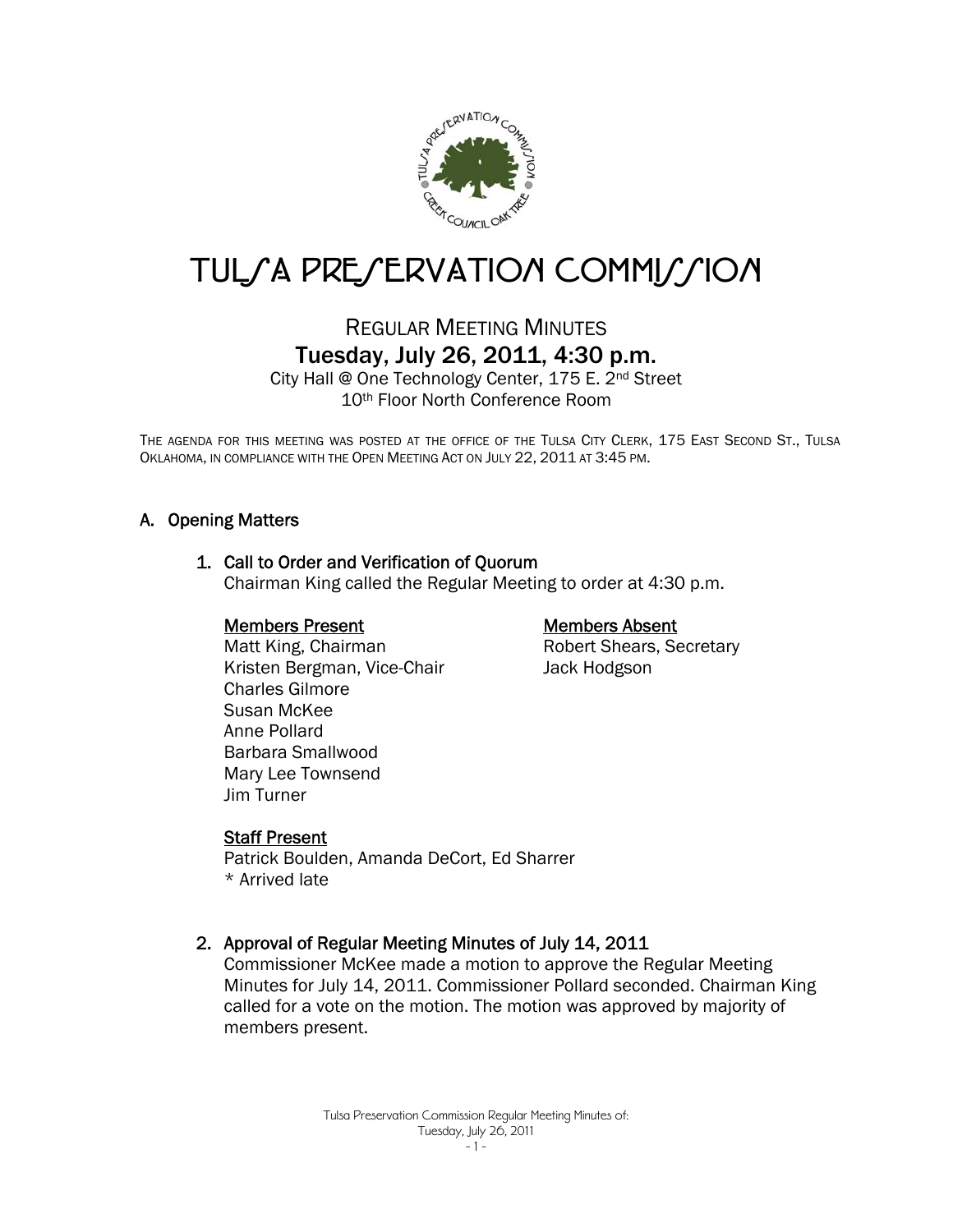#### In Favor

Opposed None

Abstaining

1. King 2. Townsend 3. Turner

Not Present None

Not Present

None

- 1. Bergman 2. Gilmore
- 3. McKee
- 4. Pollard
- 5. Smallwood

## 3. Disclosure of Conflicts of Interest

No one reported a conflict of interest with the proposals on the agenda.

## B. Actionable Items

1. COA-11-036 / 305 E. 19th Street (North Maple Ridge)

Opposed 1. Turner

Applicant: Jack Arnold, AIA

*COA Subcommittee Review Date: July 19, 2011*  Request: Construct one-story addition to rear elevation of house according to plans submitted.

Mr. Sharrer presented Mr. Arnold's Certificate of Appropriateness application to the Commission and read the applicable guidelines for this district. Mr. Arnold was present at the meeting to answer questions.

Mr. Sharrer read the COA Subcommittee report to the Commission. The COA Subcommittee found the application to be complete and recommended approval. Chairman King made a motion to approve the application with no conditions. Commissioner Townsend seconded the motion. Chairman King asked for a vote on the motion.

> Abstaining None

Vote: 305 E. 19th Street In Favor

| ın Favor |  |
|----------|--|
| Raroman  |  |

- 1. Bergman 2. Gilmore
- 3. King
- 4. McKee
- 5. Pollard
- 6. Smallwood
- 
- 7. Townsend

The motion was Approved by Majority of members present and voting. North Maple Ridge Guidelines cited: B.1.0.1 - B1.0.3, B1.2.1, B1.2.2, B1.3.2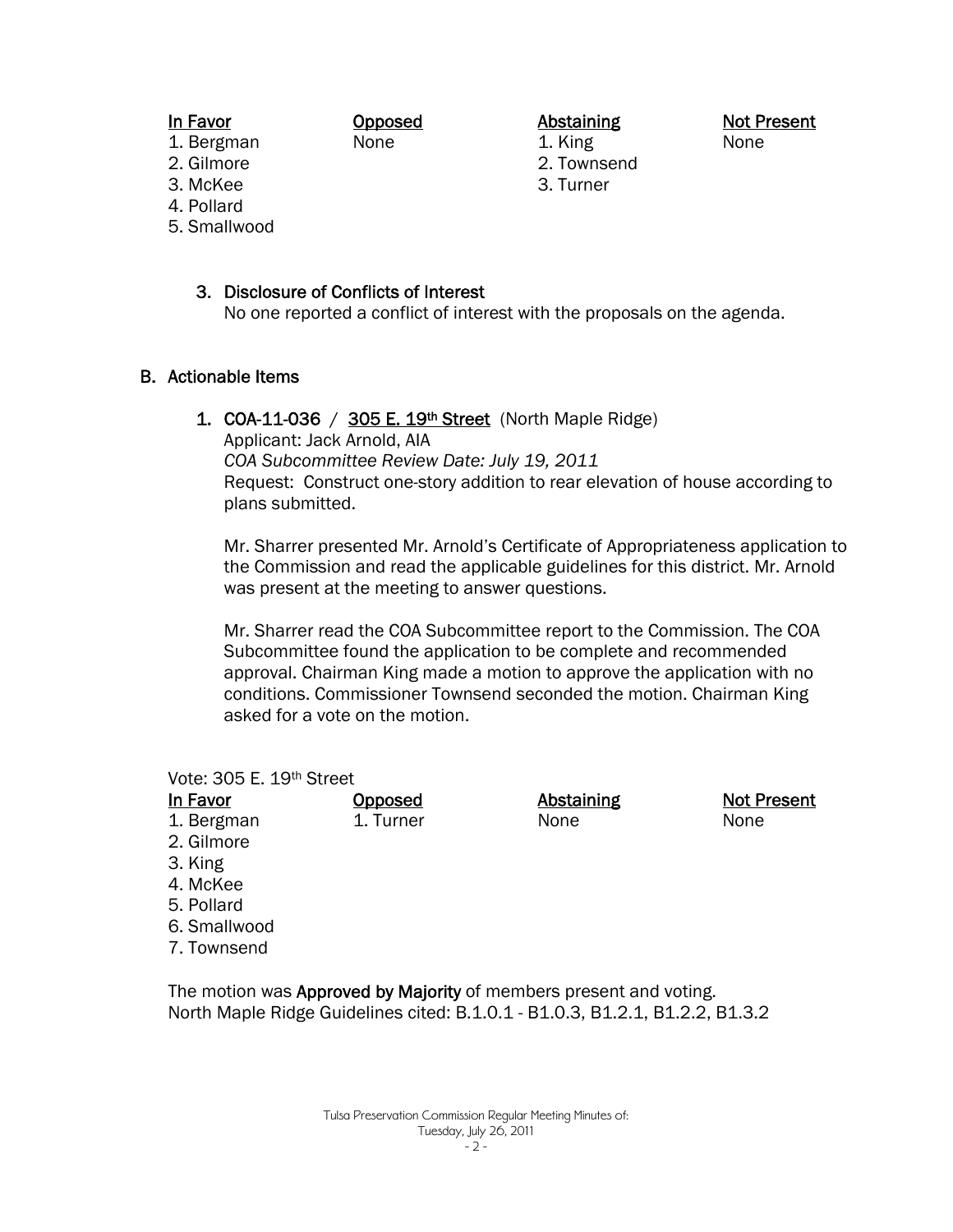## C. Reports

## 1. Staff Report

Ms. DeCort reported that she traveled to Oklahoma City the previous Friday to address the Tax Credit Task Force of the Oklahoma State Legislature. She made the trip with Delise Tomlinson of the Tulsa Metro Chamber. Ms. DeCort reported that so many developers and preservation leaders attended, that the meeting had to be moved to a larger room in the House Chamber.

The Task Force is currently reviewing all tax credits offered at the state level for their effectiveness, including the State Historic Rehabilitation Tax Credit. Ms. DeCort reported that she would continue working with local developers and the Chamber to communicate the economic benefits of the historic tax credit to the Task Force.

Mr. Boulden reported to the Commission that he had accepted the position of City Attorney for the City of Bixby. His last day at the City of Tulsa will be Friday, August 12. Many Commission members expressed that they were sorry to see him go, but thanked him for his service and wished him well in his new position.

## 2. Chair Report

Chairman King reported that Bill Leighty would serve as the Ex-Officio member representing the Tulsa Metropolitan Area Planning Commission starting in August.

King also invited the Commission and guests to the public presentation of findings by the Preservation Leadership Training Advanced class on Saturday, August 13 at 10:00am at Joe Momma's Restaurant, 112 South Elgin Avenue.

## 3. Committee Reports

## a. Rules & Regulations

Commissioner Gilmore asked for comments and feedback on the draft of the updated Rules & Regulations. Commissioner Bergman offered many suggested edits throughout the document. Other items discussed include who bears cost of mailings in the case of a request to amend or remove a Historic Preservation Zoning District, consistent use of the word "district" rather than "neighborhood", and calculating non-respondents during the balloting process for creating Historic Preservation Zoning Districts.

Commissioner Gilmore thanked the Commission and members of the public for their input. He said the committee would revise the draft and distribute it prior to the next TPC meeting on August 11.